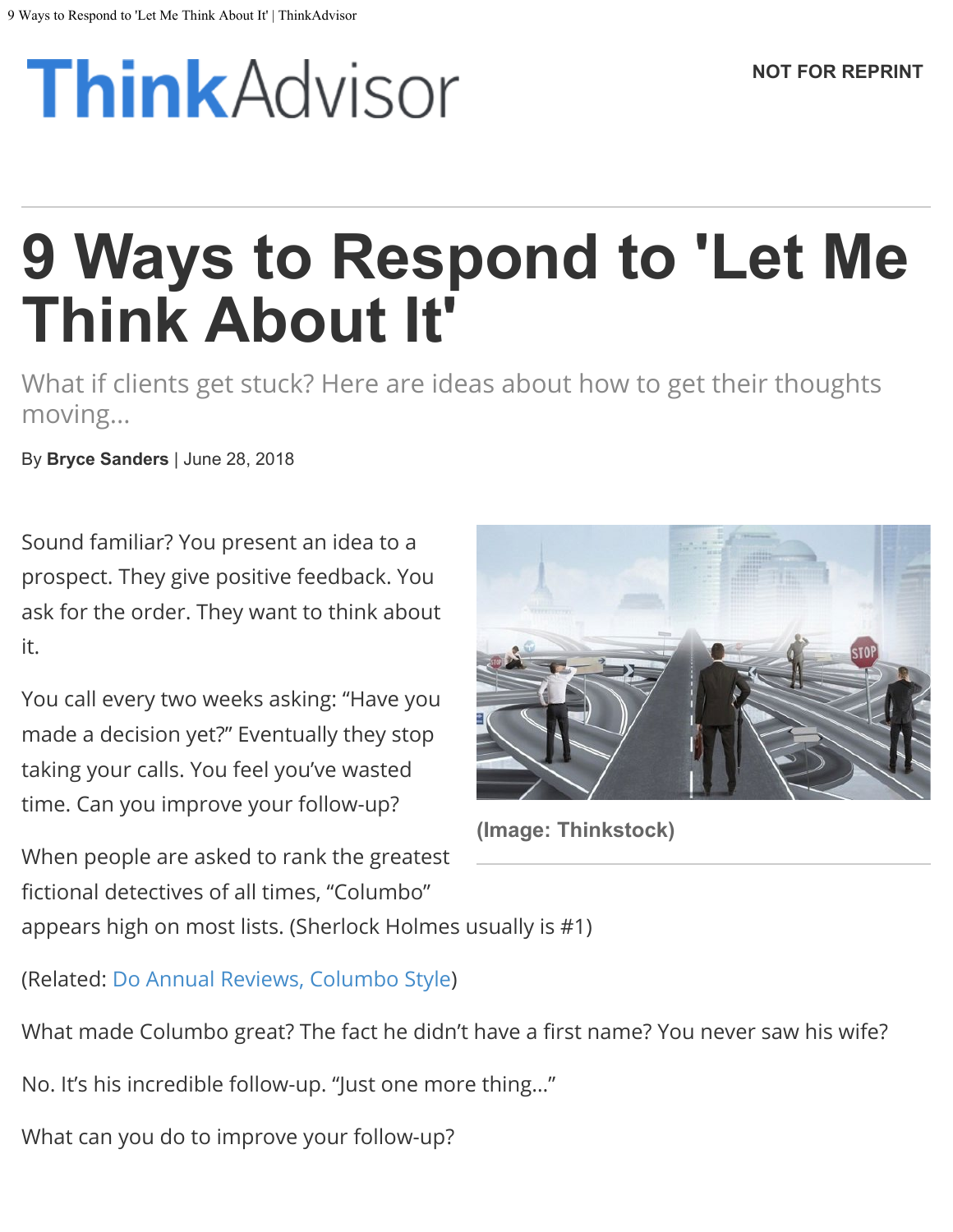#### 1. The Columbo Lesson

Columbo's rationale for turning up unexpectedly was often to share new information or to ask another question. "There's something that's been bothering me…"

Tip: If additional information has come up that might help your client make a decision or support your line on reasoning, it makes sense to bring it to their attention.

#### 2. Progress

You feel a client should buy a certain stock (or ETF or mutual fund) because it aligns with their investment objectives.

They aren't convinced. In the meantime, the price has risen. This provides a reason to call and let them know the price is moving in the direction you hoped.

Tip: It's not an "I was right and you were wrong" conversation. Your firm has a target for this specific security. There's still a distance to go, but right now, it's moving in the right direction. There's plenty more space between the current price and the target price.

#### 3. Deadline

In the insurance industry, carriers often change rates of return for future purchases. Some mutual funds become so popular, they will close to new money. These changes are often announced in advance.

Tip: The window is closing. An attractive feature they like is going away unless they take action.

# 4. Timing

Prospects often assume you are talking with them because you feel they are successful and wealthy. They don't want to say: "I don't have any money right now," so they put off an investment indefinitely.

Tip: Often, something needs to happen before they can commit funds. This might be receiving their year-end bonus or getting their tax refund. Ask if the timing is wrong. See what they say.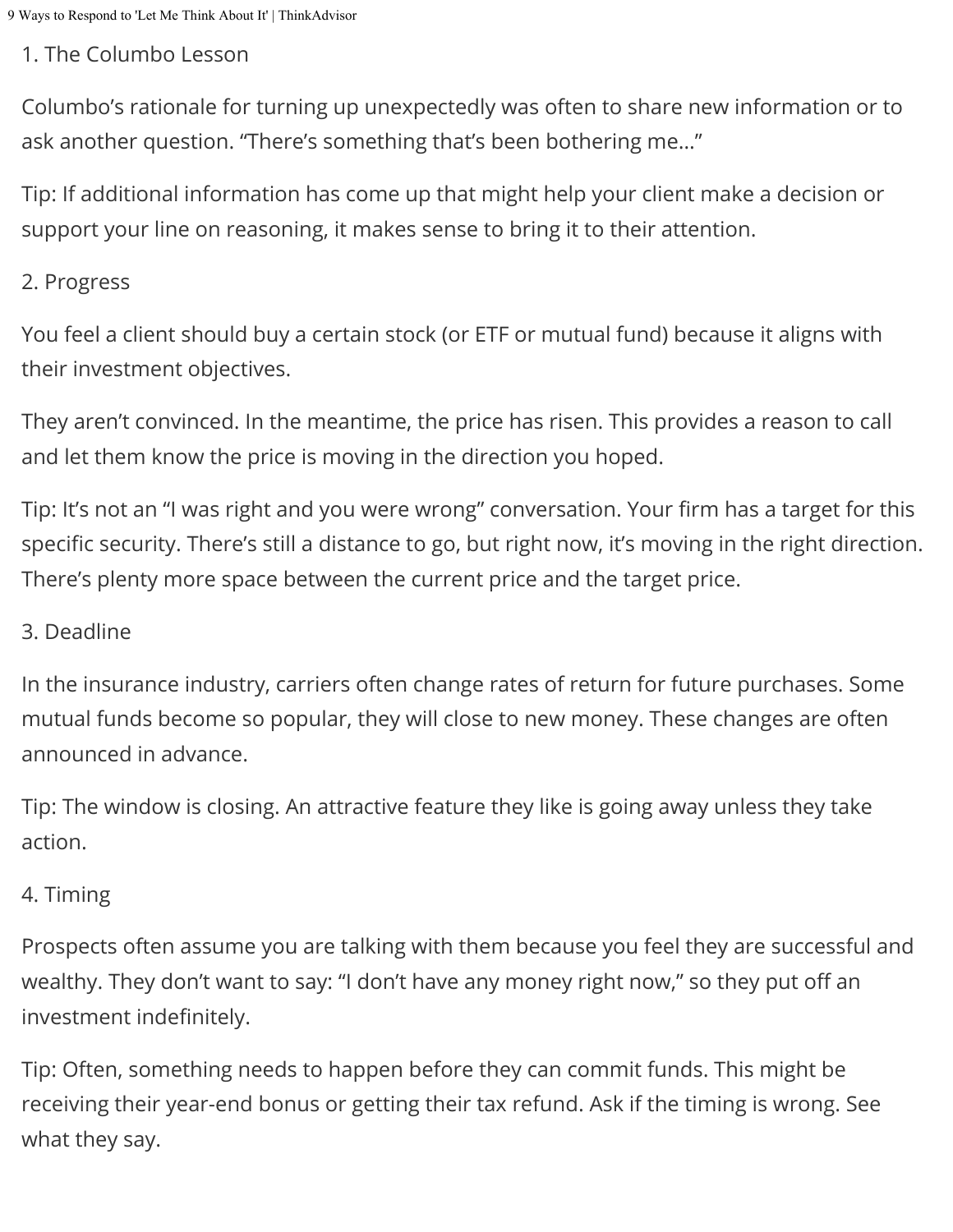#### 5. Baby Steps

Many prospects are afraid of making the wrong decision, especially if it's their first investment with you. Nothing succeeds like success. Try to get them to commit a smaller amount using dollar cost averaging as the rationale.

Tip: The amount needs to be small enough that they will feel comfortable, yet large enough to show them they have made progress towards their goal if things move in the right direction. Ideally they will agree to monthly automatic investments.

### 6. Staying on their Radar

They stopped accepting calls. There could be lots of reasons. They don't have anything new to tell you. Maybe there's a family crisis. Don't call for a while, but keep information flowing. You want your name to be the first one that comes to mind when they are ready to make a decision.

Tip: Do you have a print or eNewsletter? It's a way to share information on a variety of topics. Do you have educational material on topics like college planning that might be relevant, yet outside the scope of your original conversation? It's difficult to perceive educational material as salesy.

## 7. Third Party Reinforcement

So far, the conversation is between two people. You are selling something, they have the potential to buy. Has your firm recently won some industry awards? Are they ranked top of the tables in terms of assets? Has their credit rating been reconfirmed? Industry publications often report these developments.

Tip: Share this information in print or online. Your firm likely has compliance approved versions of the articles or has updated the Awards section of their website. This shows your firm has received recognition as a winner. Winners like doing business with other winners.

#### 8. Seminar Invitation

Do you hold dinner seminars? Consider sending them an invitation. They get the opportunity to see you on stage. This often showcases you as an expert in the prospect's eyes.